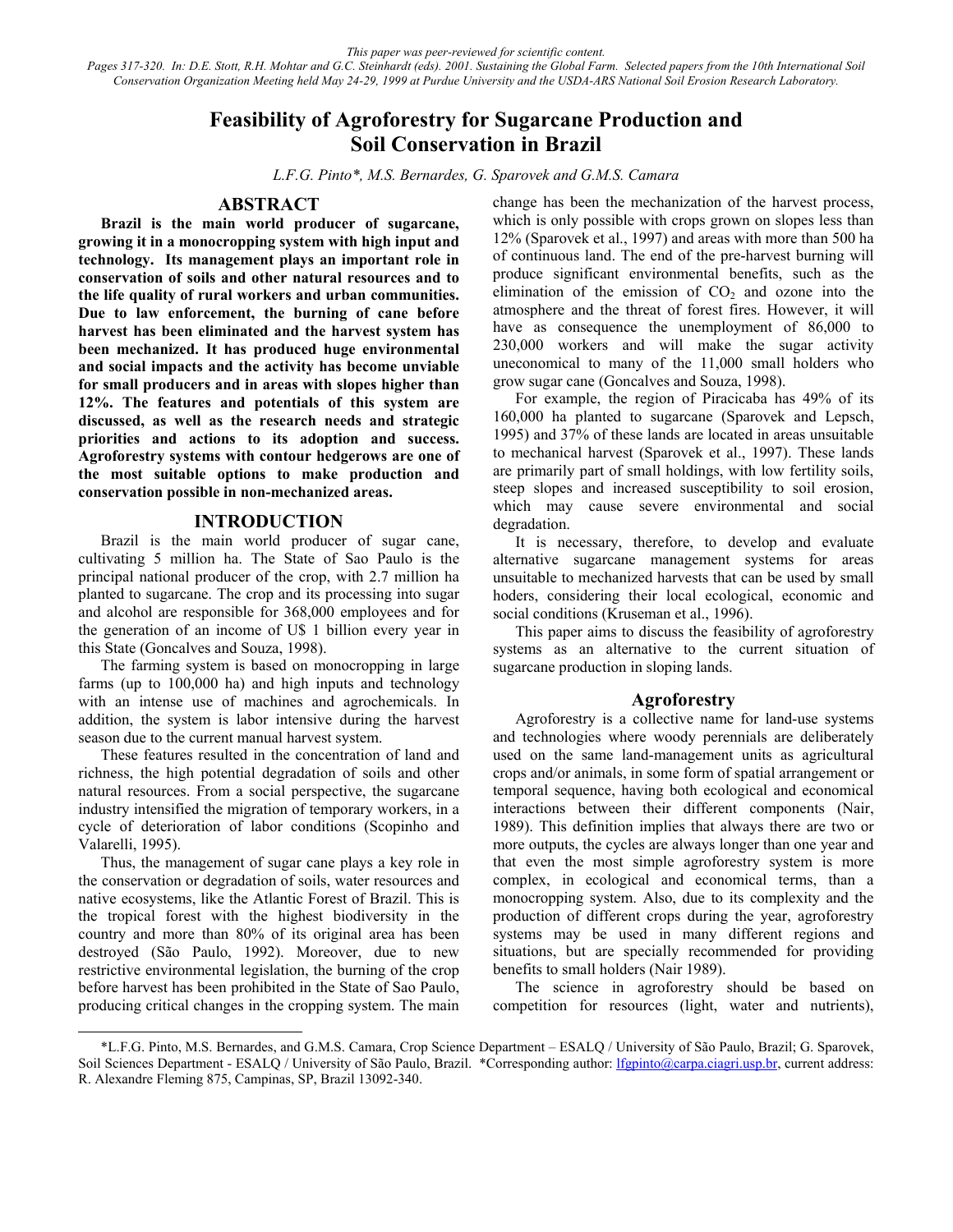complexity (socioeconomic and ecological), profitability of the system and sustainability (soil conservation, biodiversity enhancement and  $CO<sub>2</sub>$  balance) (Sanchez, 1995). Although agroforestry has been practiced by indigenous and traditional peoples for a long time in Brazil, only recently has it been formally recognized as a system management that can play an important role in local agriculture and increasing its sustainability.

The main service function of agroforestry is soil conservation, combining it with production, shifting from an engineering to a biological approach of soil conservation, and emphasizing soil cover instead of barriers to control erosion (Young, 1988). Agroforestry can specifically lead to some improvement on the following aspects of agricultural management:

Erosion – alleys of tress and multistrata systems increase soil cover, reduce run-off, and increase the rate of water infiltration (Young, 1987, Lal, 1991).

Fertility and structure – low fertility is an important feature of tropical soils. Tree roots and recycling of nutrients have been proved to effectively contribute to maintenance and recovery of soil structure and fertility (Buresh, 1995). When leaves are returned to the soil, the adoption of leguminous nitrogen fixing trees may also contribute to soil fertility (Nair and Fernandes ,1984).

### **Sugarcane and contour hedgerows**

Among the Agroforestry systems presently developed, it is necessary to identify the one that could best be applied to the present situation of the small holders that grow sugarcane in the State of Sao Paulo. Among the main systems, the adoption of contourhedgerows seems to be the best solution to the present problem.

Contourhedgerow is the principal agroforestry method of soil conservation with annual crops (Young, 1997). It involves growing hedgerows of trees, or a perennial crop, for use as a barrier along the contours of a slope, within the areas between the hedges used for agricultural production (McDonald et al., 1997). The desirable characteristics of the trees include a supply of viable seed, vigor, fast growth, nitrogen fixation, copious biomass production for use as mulch, manure, fodder, fuel wood and other useful byproducts.

The main functions of the rows are to (Young, 1997):

- 1) Check soil loss through the cover effect,
- 2) Reduce run-off, increase infiltration and reduce soil loss through the effect of the barrier,
- 3) Maintain soil organic matter through leaves and root residues, and
- 4) Lead to the progressive development of terraces, through accumulation of soil upslope of hedgerows and stabilization of risers by stems and roots.

Contour hedgerows should be applicable to the following conditions and features desired in the system (Young, 1997, Fujisaka, 1997):

I. Humid and subhumid environments where there is potential to combine erosion control with arable land use on gentle to moderate slopes,

- II. Supplementary use of trees to stabilize earthen structures and give producing useful biomass on the establishment and maintenance costs of hedgerow systems are almost certainly cheaper, in money or labor terms than that of earthen structures,
- III. Crop yields do not change significantly from monocrop systems, although sometimes there is a skewed crop distribution, highest on the lower part of the hedgerows and lower yields in the upper parts,
- IV. Where soils are relatively productive and erosion is a problem, and
- V. Local population and land availability is reaching the point where extensive land use is no longer possible.

We can conclude that contourhedgerows are compatible with the present natural and socioeconomic features of sugar cane in the State of São Paulo. The slope attenuation resulted from the presence of rows of trees and crop tillage in the alleys (Garrity, 1996, Young, 1997) may make mechanization possible under conditions that would not be possible in the present traditional system.

The adoption of agroforestry systems by sugarcane producers can also contribute to socio-economic development and conservation of other natural resources by:

- Recovery of native ecosystems and biodiversity (Vandermeer et al., 1998)
- Diversification of land use and landscape
- Generation of new income opportunities for small holders by the use of multipurpose trees (Wood and Burley, 1991).

## **FUTURE RESEARCH AND ACTIONS**

There are studies about sugarcane intercropped, conducted mainly in India and regions of small scale production. These studies tested the viability of production intercropped with potato (Govinden, 1990), maize (Kwong et al., 1996), sunflower and beans (Sharma et al.1997), and also beans in Brazil (De-Souza and De-Andrade, 1985). Zarin et al. (1998) evaluated sugarcane as one of the possible crops to be cultivated in slash and burn agroforestry systems in Amazon. However, there is lack of systematic research assessing the viability of sugarcane production with agroforestry systems (specifically alley cropping and contourhedgerows) in large scale.

Preliminary studies confirmed the erosion control efficiency of contourhederows for sugarcane cultivation in Piracicaba. Bernardes et al. (1998) estimated soil loss applying the Universal Equation of Soil Loss (Wischmeier and Smith, 1978) for sole and intercropped with perennials sugarcane. The soil loss was 20  $\overrightarrow{Mg}$  ha<sup>-1</sup> y<sup>-1</sup> for the intercropped system and 24 Mg  $ha^{-1}$  y<sup>-1</sup> for the monocropping.

The adoption of agroforestry systems or any other system by the traditional monoculture producers will depend on a decision making process that considers a relation between production (economic viability and profitability) and conservation of resources (especially long-term soil conservation), besides the management implications of the system. Thus, the systems designed should maximize complementarily use of resources (Cannell et al., 1996) and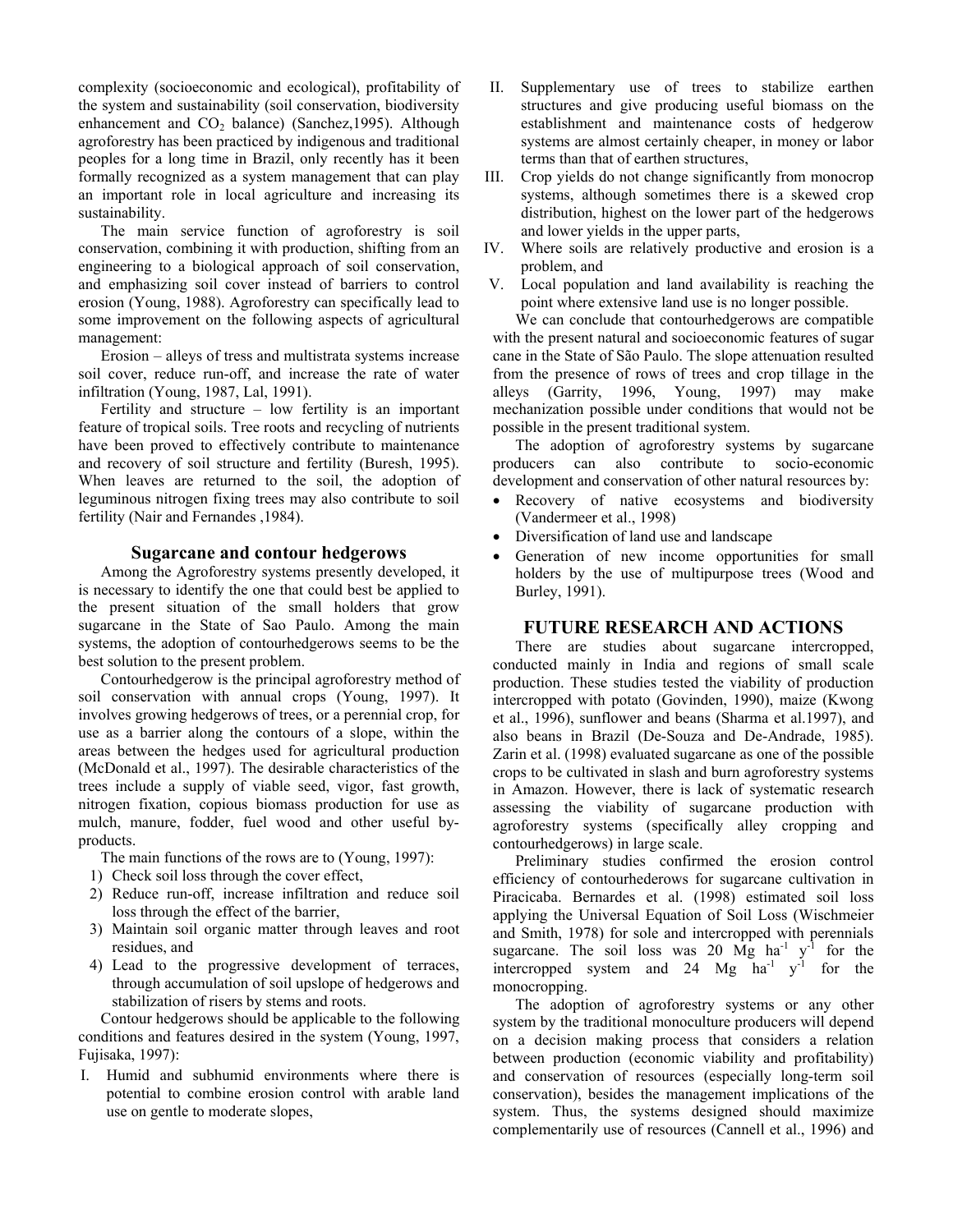

**Figure 1. Alternative cropping systems of sugarcane with contour hedgerows for sloping lands.** 

focus on the yield of sugarcane as the main indicator of success.

To achieve the potential benefits that agroforestry can provide to the sugarcane industry in the State of São Paulo, certain criteria for the system need to be met.

First, the shrubs and tree species selected should: i) be adapted to the local soil and climate conditions, ii) have low demand for nutrients and be nitrogen fixing, iii) contribute to soil conservation and biodiversity, iv) be culturally accepted by farmers and v) provide economic products.

The interactions between the crop and trees should be evaluated for competition and resource usage. This should be done via field experiments designed to identify the best combinations of crops and trees by focusing on a balance between yields and soil conservation.

Finally, models should be used for guiding field research needs. This could be done by simulation with general models like WaNuLCAS (Noordwijk and Lusiana, 1998) and Scuaf (Young et al., 1991). The models need to be calibrated for sugarcane under conditions typical of Sao Paulo and linked to the networks of other tree and crops models already available, like the Emb–Rubber (Bernardes et al., 1994).

A theoretical example of and agroforestry system to be analyzed is presented in Figure 1, where rows of rubber are associated with two palm tree species, and strips of sugar cane.

Despite all the potential benefits of the systems, McDonald et al. (1997) highlighted that barrier hedgerow systems have potential for use on sloping lands, but their adoption depend on the simplification of their establishment and their development into flexible systems for farmers. Research studies should be linked to other initiatives that would complement its effectiveness. It is necessary to implement demonstration areas with agroforestry systems in operational scale. These should be located on both research and farmers' fields to demonstrate their benefits and spread it to other local farmers, linking research and extension. Innovative and leading farmers must be identified to start this process of agroforestry research and promotion in the sugarcane industry in the State of Sao Paulo. Afterwards, the results should be diffused to other States of the country where sugarcane plays an important ecological, social and

economic role, like Parana, Pernambuco and Alagoas and to other crops in similar conditions.

## **REFERENCES**

- Bernardes, M.S., J. Goudriaan, P.R.C. Castro, A.M.G. Castro and B.M. Brummer. 1994. Evaluation of the "EMB-RUBBER" model for estimating growth and yield. p. 314-315. In: Proc. European Society for Agronomy, Abano-Padova. 1994. Colmar Cedex, ESA.
- Bernardes, M.S., G. Sparovek, R. Rossetto, M. Faraht, J.R. Viccino, J.L. Stape, V.A.C. Filho and N. Hammerschlag. 1998. Sistemas de produção para áreas com restrições à colheita mecanizada de cana-de-açúcar. p. 35-37. In: Anais III Semana de cana-de-açúcar de Piracicaba. Stab, Piracicaba.
- Buresh, R. 1995. Nutrient management research in agroforestry. Agroforestry research for integrated land use. ICRAF, Nairobi.
- Cannell, M.G.R., M. Van Noordwijk and C.K. Ong. 1996. The central agroforestry hypothesis: the trees must acquire resources that the crop would not otherwise acquire. Agroforestry systems. 33:1-5.
- De-Souza, B.F. and M.J.B. De-Andrade. (1985). Bean production systems in intercropping with sugarcane. Pesquisa Agropecuária Brasileira. 20:343-348.
- Fujisaka, S. 1997. Sense and nonsense: contour hedgerows for soil erosion control. Agroforestry Forum. 8:8-11.
- Garrity, D.P., 1996. Tree-soil-crop interactions on slopes. p. 299-318. In: C.K. Ong, and P. Huxley. (ed). Tree-crop interactions: a physiological approach. CAB & ICRAF, Wallingford.
- Gonçalves, J.S. and S.A.M. Souza. 1998. Proibição da queima no Estado de São Paulo: simulações dos efeitos por área cultivada e na demanda pela força de trabalho. Informações econômicas. 28:21-40.
- Govinden, N. 1990. Intercropping of sugarcane with potato in Mauritius – a successful cropping system. Field Crops Research. 25:99-110.
- Kruseman, G., R. Ruben, A. Kuyvenhoven, H. Engsdijk and H. Van Keulen. 1996. Analytical framework for disentangling the concept of sustainable land use. Agricultural Systems. 50:191-207.
- Kwong, K.F.N., G. Umrit and J. Deville. 1996. Nitrogen fertilization of sugarcane in an intercropping system with maize and potato in the humid tropical climate of mauritius. Experimental Agriculture. 32:213-218.
- Lal, R. 1991. Myths and scientific realities of agroforestry as a strategy for sustainable management for soils in the tropics. Advances in Soil Science, 15:91-137.
- Mcdonald, M.A., P.A. Stevens, J.R. Healey and P.V. Devi-Prasad. 1997. Maintenance of soil fertility on steeplands in the Blue Mountains of Jamaica: the role of contour hedgerows. Agroforestry Forum. 8:21-25.
- Nair, P.K.R. 1989. Agroforestry systems in the tropics. Kluwer, London.
- Nair, P.K.R. and E.C.M. Fernandes. 1984. Multipurpose leguminous trees and shrubs for agroforestry. Agroforestry Systems. 2:145-163.